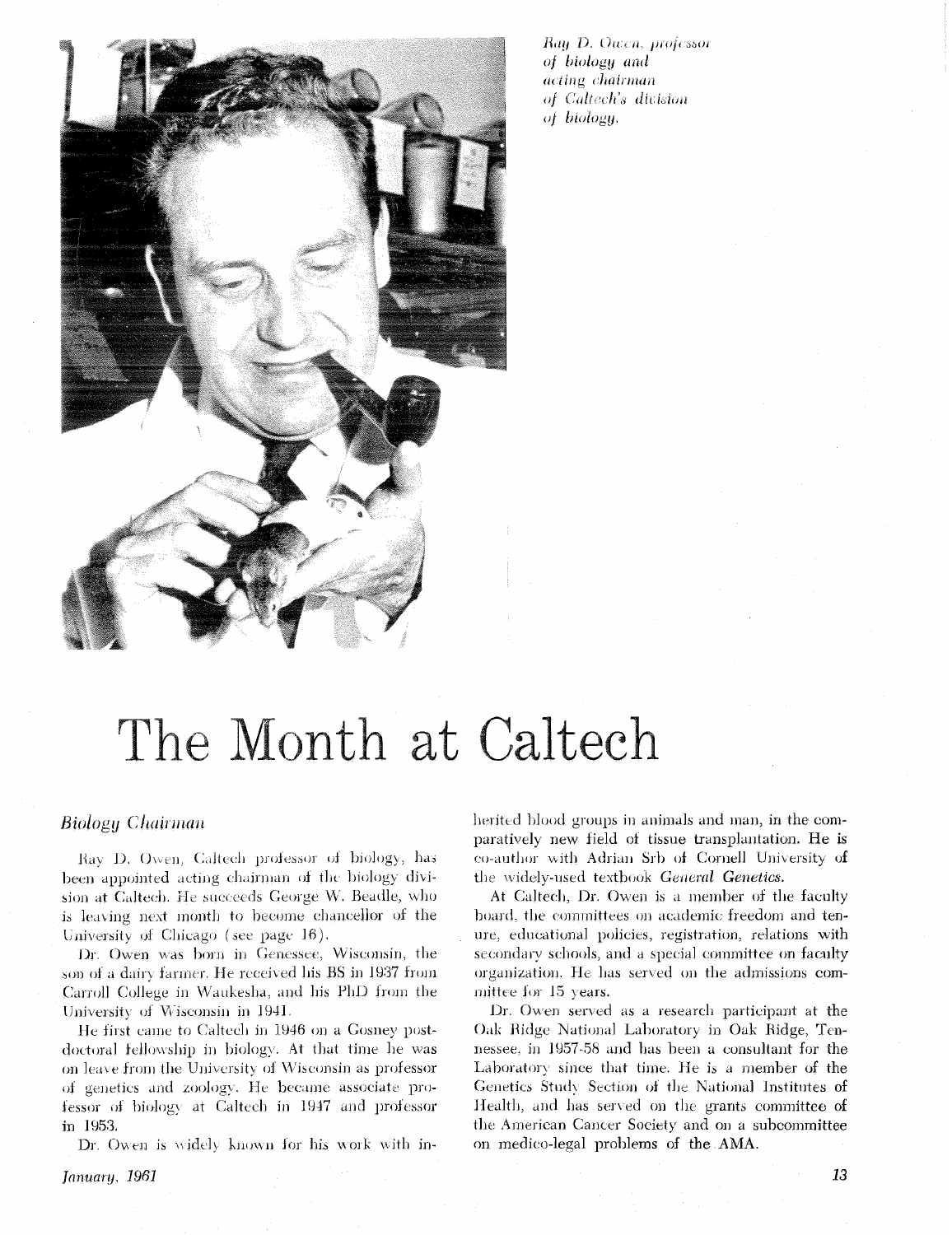

Rudolf L. Mossbauer, Caltech research fellow in physics, and winner of the Research Corporation Award.

# **Research Corporation Award**

Rudolf L. Mossbauer, 31-year-old Caltech research fellow in physics, has been awarded the 1960 Research Corporation Award for his discovery of a radiation measure, "the Mossbauer effect," a yardstick that enables physicists to measure precisely, for the first time, the effects of natural forces such as gravity, electricity, and magnetism, on infinitely small particles like photons and parts of the nuclei of atoms.

Dr. Mossbatter is at Caltech on a two-vear leave of absence from the Institute of Technical Physics in

Munich. Germany. A native of that city, he was educated there and worked at the Max Planck Institute for nuclear physics at Heidelberg.

At Caltech, Dr. Mossbatter and his colleagues use his effect to detect minute magnetic properties of the atomic nucleus and the little-known internal magnetic and electric fields in isotopes of the rare earth elements. This research is supported by the Atomic Energy Commission.

The Research Corporation Award, first given in 1925, honors men of science who have made outstanding contributions. Eight out of the 24 previous winners have received Nobel Prizes. The winner of the award receives a plaque, a citation, and a \$5,000 honorarium.

#### **Science and Government Seminars**

Jerome B. Wiesner, special assistant to President John F. Kennedy for science and technology, visited the campus on January 13 as a lecturer in the Carnegie Program on Science and Government at Caltech. These seminars, held weekly throughout the academic year, are made possible by a grant from the Carnegie Corporation of New York. The lectures this year concern the problems of armament control particularly with respect to national policy and international relations.

The January 20 speaker in the Carnegie series will be Tom Schelling, professor of economics and member of the Center for International Affairs at Harvard University. Future lecturers in the series will include the Rt. Hon. John Strachev, MP: Kenneth Boulding, professor of economics at Michigan State University: Denis Healey, MP, a specialist on foreign affairs particularly on NATO in Europe; Daniel Lerner, pro-



Jerome B. Wiesner (left), special assistant to President John F. Kennedy for science and technology, meets with Caltech faculty – Robert F. Bacher, Charles Lauritsen, William A. Fowler, and Thomas Lauritsen.